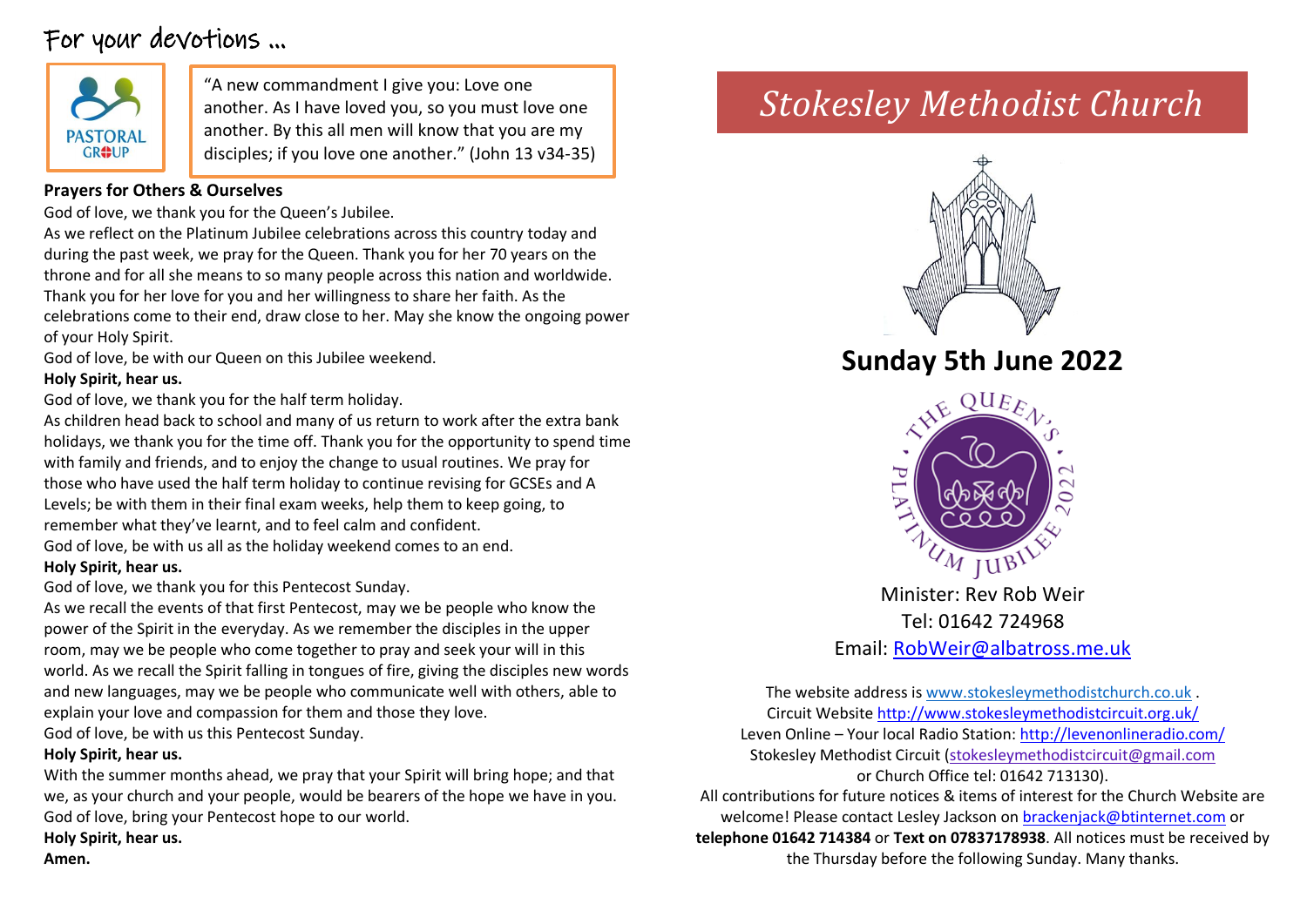During these unprecedented times, we have changed the way we 'go to church' to help to protect ourselves and others. We have put in place measures that will enable us to still be part of the worshipping community, at home with family, online with friends, coming back together again in Church. If you go to the Circuit Website you will find a range of resources available for you to use at home which we hope will help you to continue your cycle of

#### prayer and worship.

### Today our Morning Worship is a special 'Jubilee Songs of Praise'. A special thank-you to everyone who has contributed with their special 'Queenly Memories'!

[\(www.youtube.com/stokesleymethodistchurch/live\)](http://www.youtube.com/stokesleymethodistchurch/live) <https://www.stokesleymethodistcircuit.org.uk/news/join-us-at-home.html> and<http://www.facebook.com/stokesleymethodistcircuit/>

### Today's flowers are a gift from Elsie & John Edwards



#### **A Gathering Prayer from the Roots resources:** Generous God, as we gather in this place,

give us open hearts and minds to receive all you have for us.

Renew us with your life and warm us with your love, fill us with the power and presence of your Spirit. May the glory of the Lord endure for ever. Let us praise our marvellous God as long as we live. May our meditations be pleasing to him

as we rejoice in the Lord and all he gives us.

Let us praise the Lord. **Amen**

#### **Today's readings:**

**Psalm 100** (p604) Shout for Joy – a Psalm for Giving Thanks **John 15 v1-17** (p1083) The Vine and the Branches **Today's Lectionary Readings for Pentecost:**

**Acts 2 v1-21** (p1093) The Holy Spirit Comes at Pentecost **Psalm 104 v24-34, 35b** (p607) When you send your Spirit … **Romans 8 v14-17** (p1134) Life Through the Spirit **John 14 v8-17, (25-27)** (p1082) Jesus Promises the Holy Spirit

#### **Message from the Church Mouse for EVERYONE!**



This week our Lectionary readings explore being filled and fulfilled. All of Jesus' disciples were gathered together during the festival of Pentecost. The city of Jerusalem was alive with people, Jews who had settled there from all over the empire. It was a special day, but Jesus' followers were separate from the festivities. Then the Holy Spirit came, filling them and breaking down boundaries of fear and difference between the disciples and the crowds.

It is a familiar story, one in which the curtain rose on an astonishing new act in the great drama of God's purposes – the book might have been called 'The Acts of the Holy Spirit'! Today we explore the significance of that day & discover how we too might be filled and fulfilled by the same Spirit. Sometimes we hear about someone whose life has suddenly been changed for the better – for example, when a person who's struggling to make ends meet is left a generous legacy, or a person who's had a limb amputated is fitted with a prosthesis. Perhaps the apostle Peter's story is a bit like that: in the Gospels, when we first meet him as Cephas, we see him getting things wrong and then disowning Jesus; but on the Day of Pentecost we see him transformed into Peter, finally fulfilled as 'the Rock' who became the leader of the church in Jerusalem.

If you've seen the film 'Love Actually', you'll probably remember the scene where Colin Firth, playing an English author, is in Portugal to write his latest book. He's sitting outside at a table overlooking a beautiful lake, working on an ancient typewriter. The finished pages are piling up around him, weighed down by empty mugs. The lovely young Portuguese woman who comes daily to do some housekeeping arrives to clear the empty mugs – and dozens of pages of original manuscript are blown away into the lake. (Things do turn out okay in the end!)

Letting the Holy Spirit loose in our lives might be a bit like that. Might God's Holy Spirit be like this – that is, powerful and life-changing? Will we celebrate Pentecost simply as a reminder of God's work in the past, or dare we respond to Peter's message as an invitation for us today? What if we did set aside time to be alone with God, to ask him to set us on fire with his love? What if our church family set time aside to be together with God, asking him to blow through us with his power? Be filled with the Holy Spirit & change lives!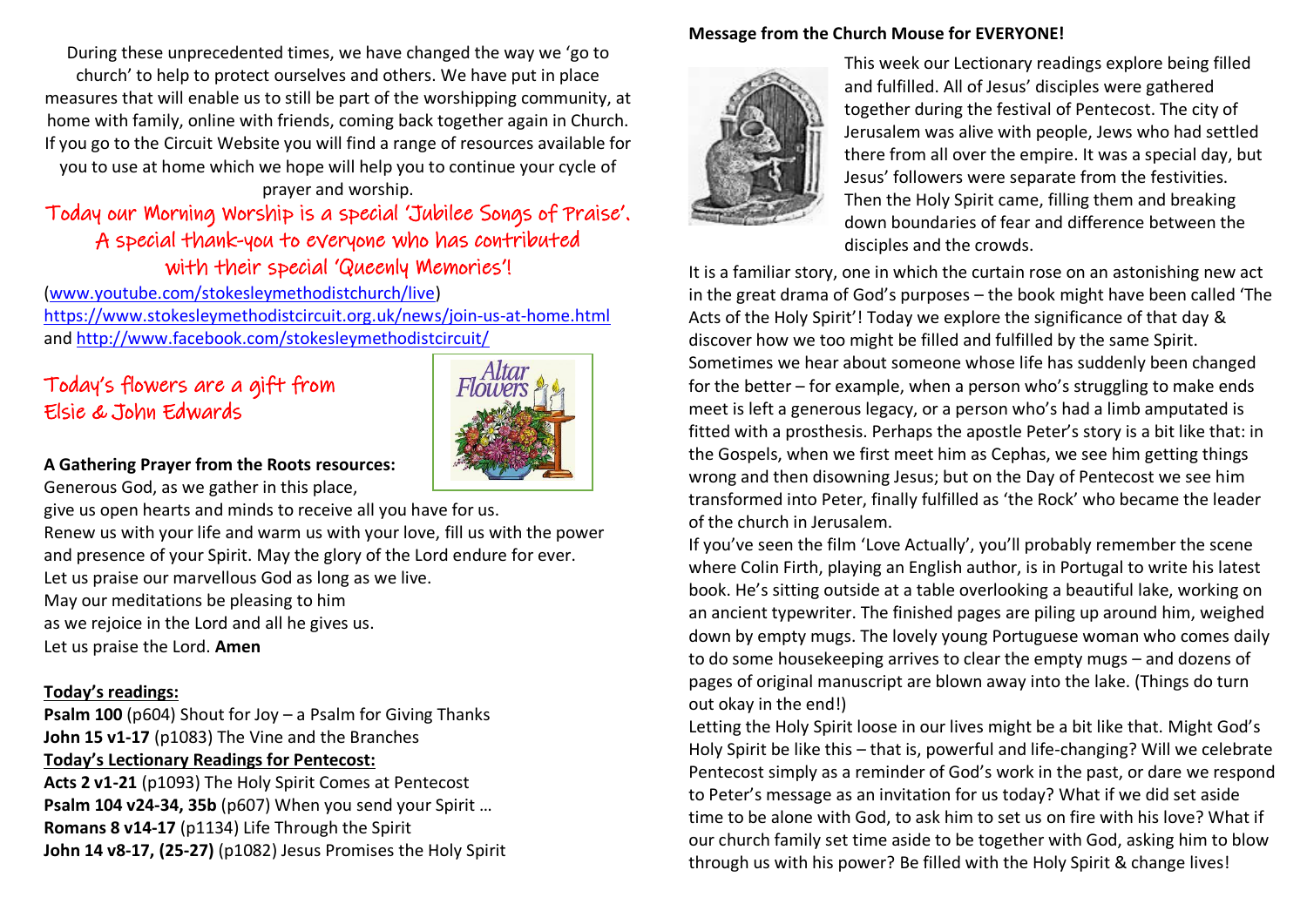### **Dates for your Diary**

**Sunday 12th June @ 2.00pm – Afternoon Concert with the North8 Choir.** 

**'North8'** presents **Songs of Rest & Serenity**, a summer concert of Choral Classics & little-known gems, featuring music by Judith Bingham, Paul Mealor, Cecilia McDowell and Eric Whitacre. £10 adults/£6 concessions, students & low income/£3 child Tickets available on the door and via Eventbrite



**Saturday 25th June – 'FESTIVAL OF YOUTH'** supported by Stokesley School & Stokesley Rotary. There will be events throughout the town, including music & performances on The Plain & in the Churches, as well as Photography & Art Exhibitions & Workshops in the Globe. Check with the library for timings. The Festival will culminate in a Youth Concert at 7pm in the Methodist Church, followed by a presentation of prizes & certificates.



**Thursday 7th July @ 1.30pm** – **CLASSICAL CLEVELAND** presents **ELLADA PAVLOU** on the piano. Programme includes music by Stravinsky, Scriabin, Prokofiev & Rachmaninov. Tickets £10 available at the door



**Saturday 9th July @ 3.00pm A CONCERT OF 'C's'** – The **C**hoir sings **C**horal **C**hoices with **C**ake & **C**offee! Donations to **BRIGHT RED**  (Bright Red is a charity established to Improve

the lives & treatment of people in the North of England who are dealing with Blood Cancer)



SHOULD YOU NEED ANY ADVICE PLEASE CONTACT REVD ROB WEIR (TEL: 01642 724968 / EMAIL: RobWeir@albatross.me.uk)

# Your Sunday 'Worship Online' Services

To access today's Youtube streamed service follow the instructions below: **Open your internet search engine/tab > enter ['https://www.youtube.com'](https://www.youtube.com/) (or simply 'youtube' to find the link) in the search bar > when Youtube opens, enter 'Stokesley Methodist Church Youtube' in the search bar > Our Youtube channel should open with all the recent services, mostly, but not always in date order, starting with the most recent.**

If you want to follow the service from Great Ayton **enter 'Great Ayton Methodist Church Youtube'** instead.

In addition, each week we are provided with a worship sheet from District which you can find on the 'Worship at Home' page & which is also available to download from the link in these notices.

[https://www.methodist.org.uk/media/25719/5-june-22-worship-if-you-are](https://www.methodist.org.uk/media/25719/5-june-22-worship-if-you-are-unable-to-attend-church.pdf)[unable-to-attend-church.pdf](https://www.methodist.org.uk/media/25719/5-june-22-worship-if-you-are-unable-to-attend-church.pdf)

Today is Pentecost Sunday. For us as Christians, Pentecost is a momentous event. Some say it is the birthday of the Church; others that it was the coming of the Holy Spirit. In the New Testament, the spirit of God was operative in the life of Jesus and was essential to the life of the early church as well as each individual Christian. The early church was full of joy, love and praise and no decision was taken without asking for the guidance of the Holy Spirit. Prayer, patience and obedience were 3 key elements in the life of the early Church.

On the day of Pentecost, God's spirit gave the early Church a new joy in worship and praise; a new love for one another and the world, a new understanding of God and a desire to share this good news with everyone. May the blessings of God's spirit be alive and well in the life of God's people and church today, inspiring us to go forth and share God's love and blessing wherever we go and with whoever we meet.